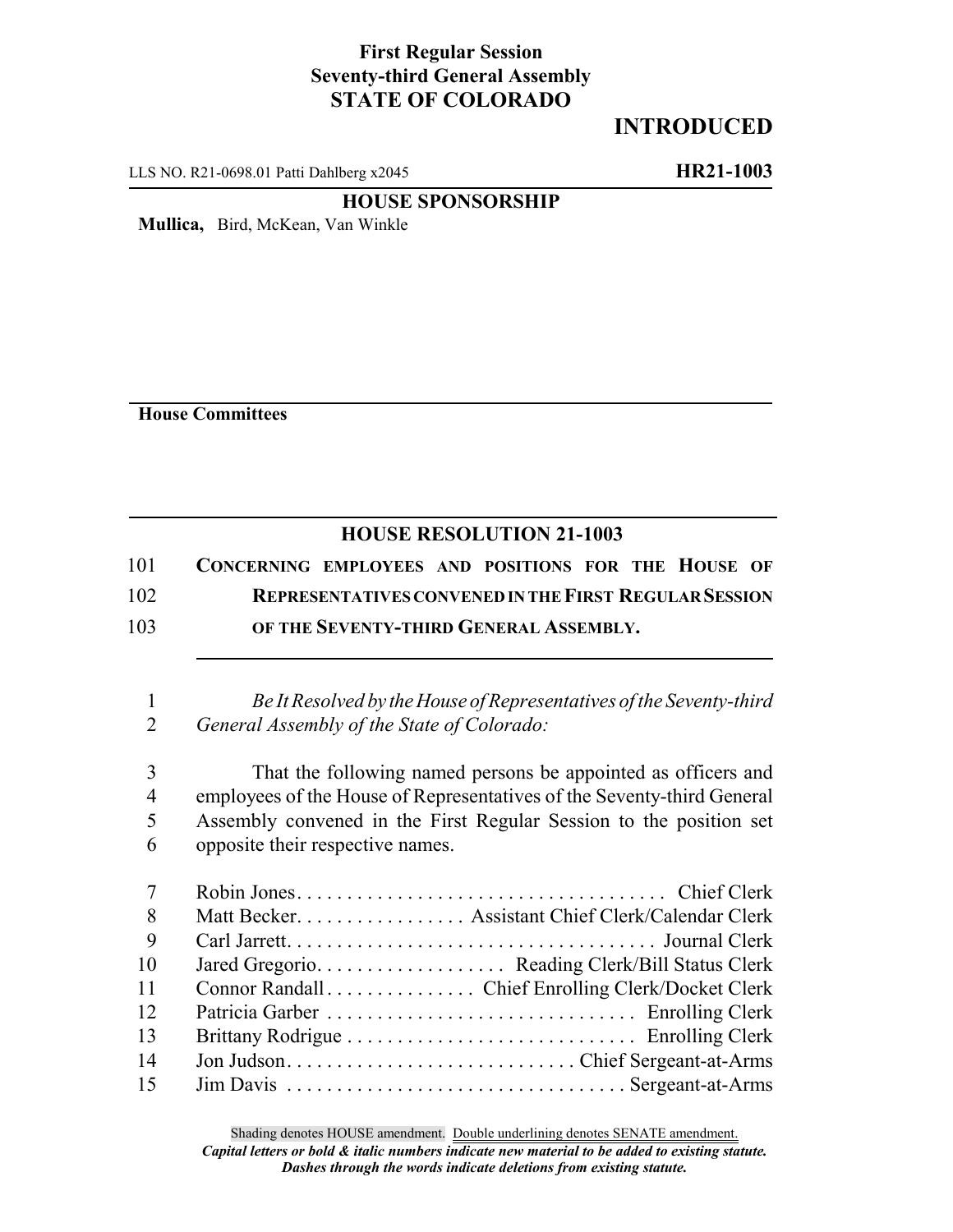| $\mathbf{1}$   |                                                                   |
|----------------|-------------------------------------------------------------------|
| $\overline{2}$ |                                                                   |
| 3              |                                                                   |
| $\overline{4}$ |                                                                   |
| 5              |                                                                   |
| 6              |                                                                   |
| 7              |                                                                   |
| 8              |                                                                   |
| 9              |                                                                   |
| 10             |                                                                   |
| 11             | Jodie Rodriguez  Legislative Secretary/Aide-Intern Coordinator    |
| 12             |                                                                   |
| 13             | Arrupe Jesuit High School Students Front Office Information Clerk |
| 14             | (4 Students to be named later)                                    |
| 15             |                                                                   |
| 16             |                                                                   |
| 17             | (4 students to be named later)                                    |
| 18             | House Chaplain                                                    |
| 19             |                                                                   |
| 20             |                                                                   |
| 21             | Jarrett Freedman Majority Communications Director                 |
| 22             | Jerónimo Anaya Ortiz Maj. Sr. Comm. Advisor & Speechwriter        |
| 23             |                                                                   |
| 24             | Bethany Morris Majority Outreach & Communications Coordinator     |
| 25             |                                                                   |
| 26             | Alaina McWhorter Majority Senior Fiscal Policy Analyst            |
| 27             |                                                                   |
| 28             |                                                                   |
| 29             | Kathleen Melendy Speaker's Advisor/Executive Assistant            |
| 30             | Sarah Regan Majority Leader's Advisor/Executive Assistant         |
| 31             | Jonathan Finer Minority Chief of Staff                            |
| 32             |                                                                   |
| 33             |                                                                   |
| 34             |                                                                   |
| 35             | Dylan Mitchell Minority Deputy Policy Advisor                     |
| 36             |                                                                   |
| 37             | Joshua Romero Minority Fiscal Policy Analyst                      |
| 38             | Ellen Moroney. Minority Public Relations Coordinator              |
| 39             | And that the following named persons be appointed as officers and |

 employees of the House of Representatives and the Senate of the Seventy-third General Assembly convened in the First Regular Session